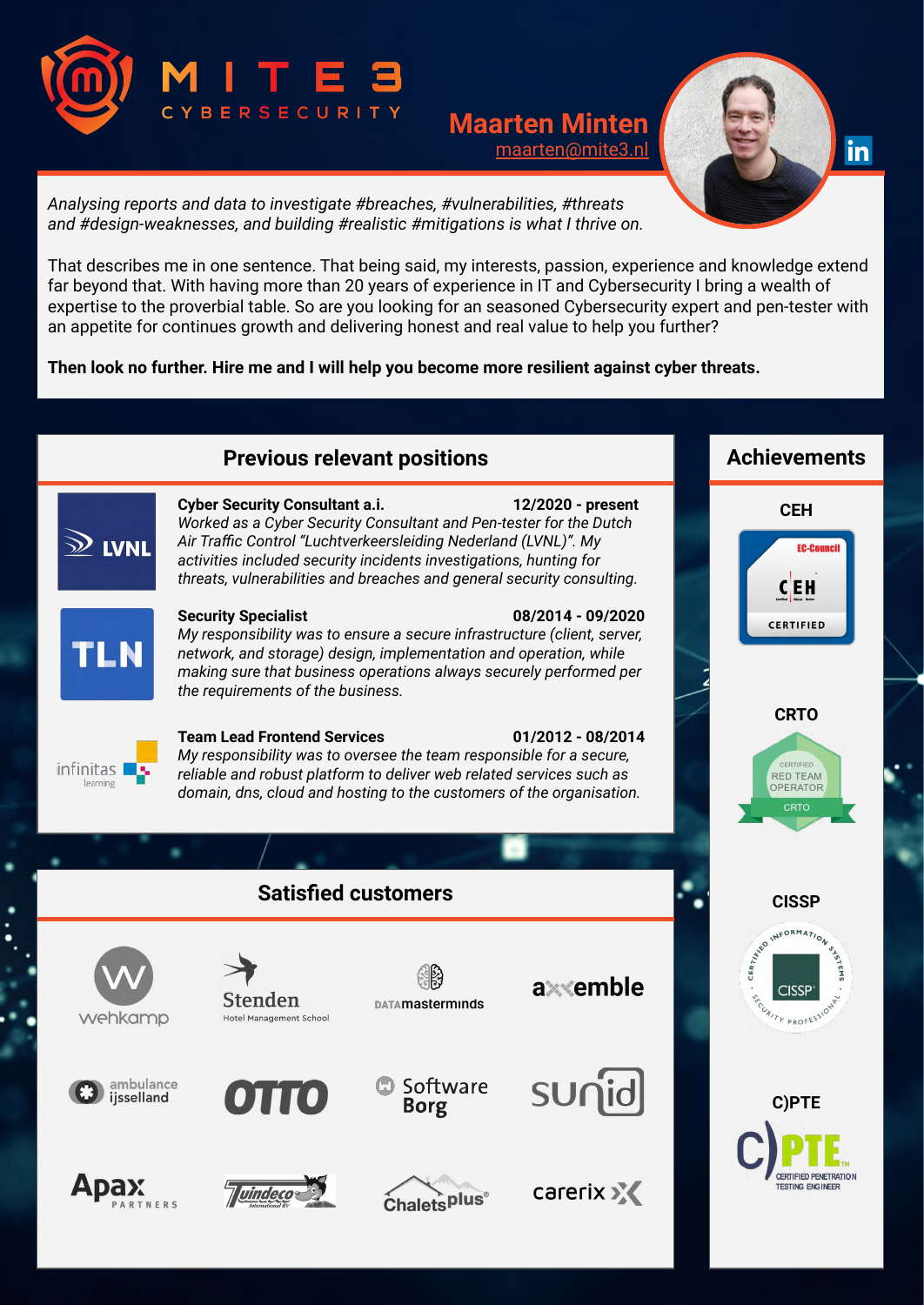

## **Maarten Minten** [maarten@mite3.nl](mailto:maarten@mite3.nl)



Throughout my work as a security officer, penetration tester and security analyst I have come across a variety of frameworks and tools. The frameworks and tools that I am the most familiar with and are the most known are mentioned below. It goes without saying that I do know more, and continuously learn new tools and *techniques.*

**When it comes down to getting the job done, I know the right tool for the right vulnerability.**

## **Frameworks**



### **Open Web Application Security Project (OWASP)**

*The Open Web Application Security Project is an online community that produces freely-available articles, methodologies, documentation, tools, and technologies in the field of web application security.*

# CIS.

#### **Center for Internet Security (CIS)**

*CIS Benchmarks are best practices for the secure configuration of a target system. Available for more than 100 CIS Benchmarks across 25+ vendor product families, CIS Benchmarks are developed through a unique consensus-based process comprised of cybersecurity professionals and subject matter experts around the world.*



## **MITRE ATT&CK**

*MITRE ATT&CK® is a globally-accessible knowledge base of adversary tactics and techniques based on real-world observations. The ATT&CK knowledge base is used as a foundation for the development of specific threat models and methodologies.*

# **Pen-test & Security Tools**



# **Achievements**



**HBO Security Management**



#### **Open Source Intelligence**



## **Social Engineer**